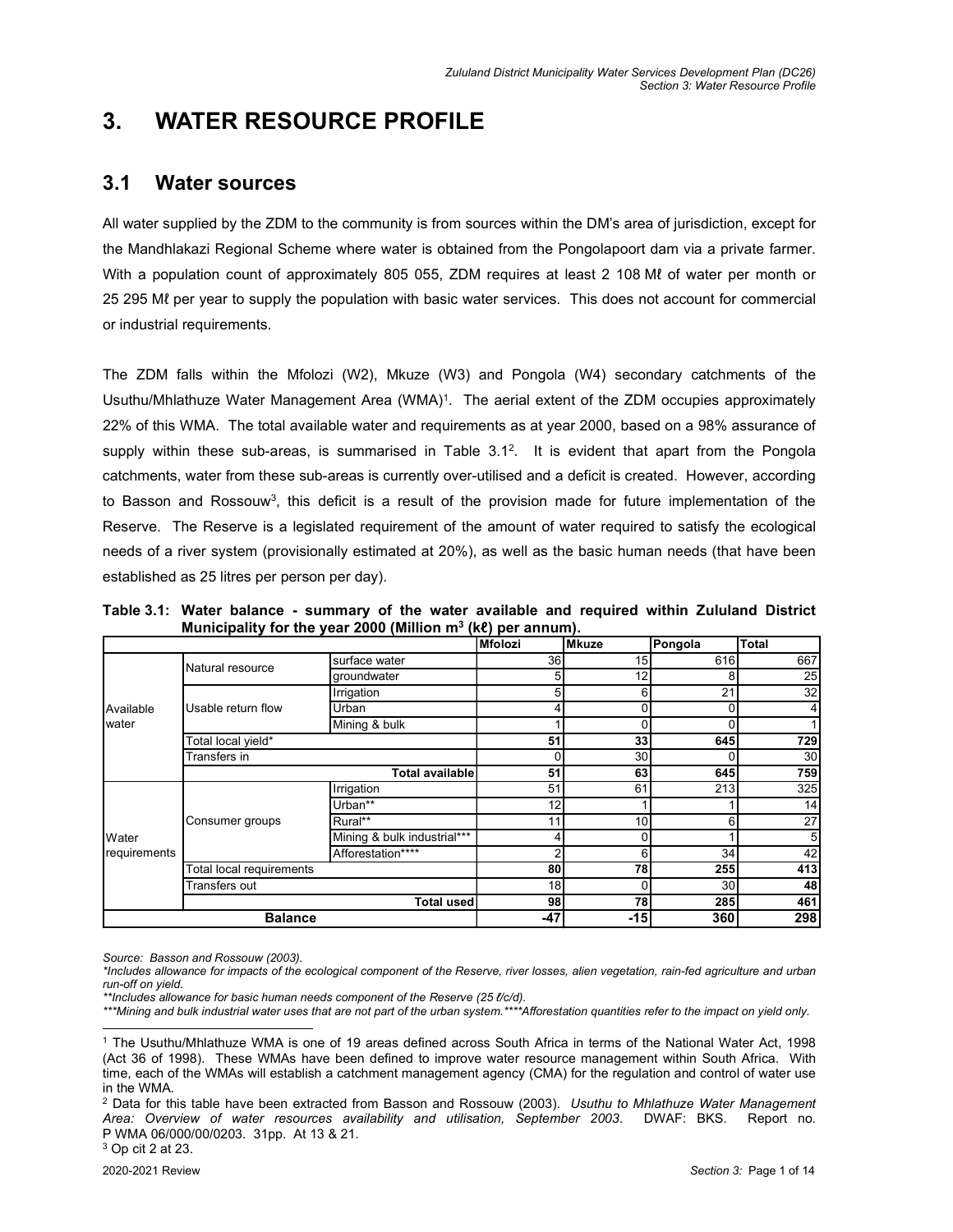*Zululand District Municipality Water Services Development Plan (DC26) Section 3: Water Resource Profile* 



**Figure 3.1 Precipitation & Catchment Areas within ZDM**

2020-2021 Review

*Section 3:* Page 2 of 14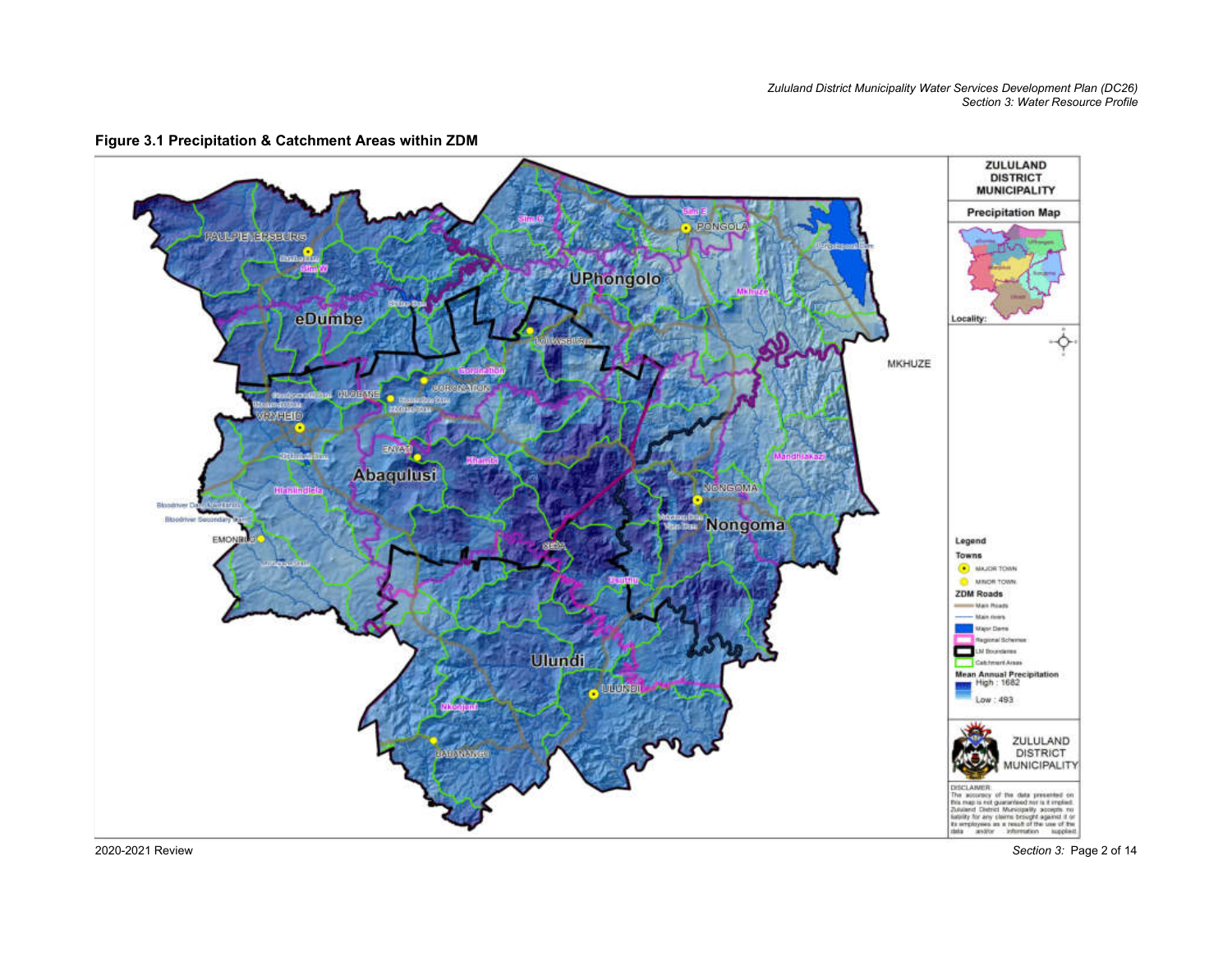# **3.1.1 White Umfolozi Catchment (Hlahlindlela Regional Water Supply and Nkonjeni Regional Water supply Area)**

A detailed catchment study for the Mfolozi River has not been undertaken before. The catchment has however been included in national water resource studies such as the Surface Water Resources of South Africa 1990 (WR90) and the Water Resources of South Africa 2005 (WR2005) studies of the Water Research Commission. Although the Usuthu to Mhlathuze Water Management Area (WMA6) is not considered by the Department of Water Affairs (DWA) to be a water stressed area as a whole, the Mfolozi River catchment is considered to have a net deficit in the water balance for the catchment according to the National Water Resource Strategy (September 2004 edition). The National Water Resource Strategy also indicates that there will be no net increase in water requirements within the catchment from 2000 to 2025. However there has been growing water demand over the past decade mainly due to an increase in the provision of water services to the large rural population within the catchment.

A reconnaissance level water resource catchment study for the White Mfolozi River was undertaken in 2009/2010. The yield analyses indicate that there is **insufficient** water to currently meet the requirements of eMondlo at 98% assurance and by 2030 there will be significant shortfalls in the water availability to meet the requirements of all the main towns, especially if the Reserve are released from the main dams. One of the recommendations of the study was that the Water Resource Planning Model (WRPM) be used to determine the scheduling requirements for new infrastructure and to recommend operating rules for the system.

ZDM undertook a Water Resource Modelling of **the upper White uMfolozi River System** during 2011/2012. Areas served by this System are Vryheid Town and surrounding suburbs, Bhekuzulu, Lakeside, eMondlo Town and surrounding areas (Hlahlindlela Regional Water Supply Scheme), Mpumanhlope, Ulundi, Babanango (Nkonjeni Regional Water supply Scheme) and Nondweni (Umzimyathi District Municipality).

The Water Resource Planning Model (WRPM) will be utilized to incorporate the water requirement projection (growth) and the current system storage states as at the beginning of January 2012 into the systems model, for the following benefits;

- 1. To determine the resource capability of the various sub-systems at different storage states.
- 2. To determine the required water resource augmentation dates to ensure that planning and implementation of new schemes are done timeously to avoid water restrictions at unacceptable levels.

The WRPM system's main focus it implementation scheduling and planning as well as operating analysis, as it takes into account the current status of the system, the growing water requirements, changing return flows and the scheduling of new infrastructure. The WRPM is ideally suited to analysing a multi-catchment system and has been used successfully on many of the complex water resource system in South Africa, such as the Vaal River System, the Orange River System, the Berg River System and the Umgeni System. This is the first time it will be applied to the White Mfolozi System.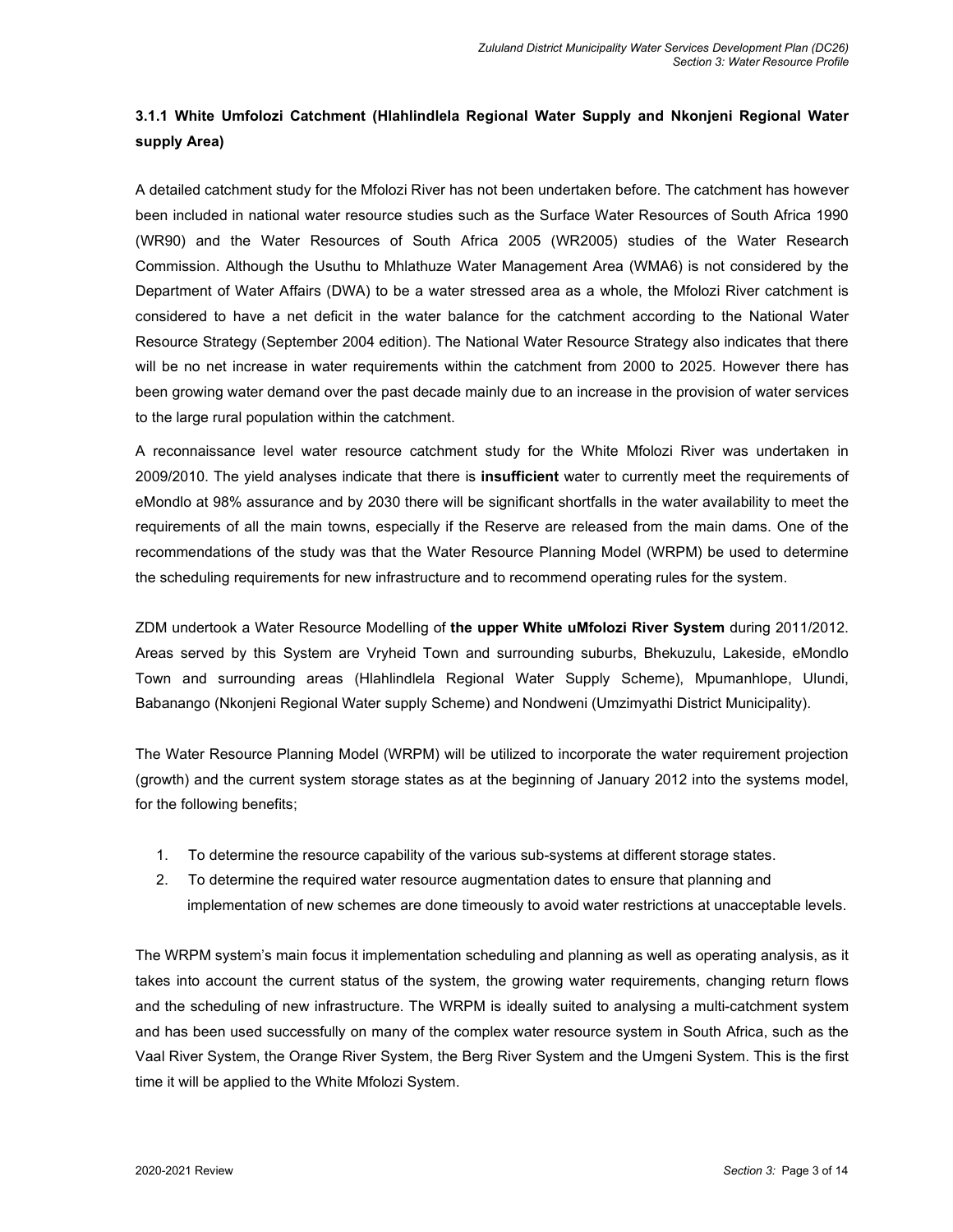The Planning Model has been setup for the White Mfolozi system and analyses done for three water demand scenarios.

| <b>Growth Scenario</b> | <b>Vryheid Area</b><br>$\frac{10}{6}$ | eMondlo Area<br>(%) | <b>Ulundi Area</b><br>(%) |  |
|------------------------|---------------------------------------|---------------------|---------------------------|--|
| Low                    |                                       | 12                  |                           |  |
| <b>Median</b>          | 23                                    | 24                  | 32                        |  |
| High                   |                                       | 3 7                 | 45                        |  |

#### **Table 3.2: Low, Medium and High Growth Scenarios**

The model indicates that the yield from Mvunyane dam **is insufficient** to meet the water requirements at the desired levels of assurance and should be augmented very soon, to avoid the risk of restrictions occurring. The operating rules for Mvunyane should be implemented to protect higher assurance users.

For the **low growth scenario**, the yield from Klipfontein combined with the other existing dams is sufficient to meet the water requirements of Vryheid and Ulundi as well as the link to eMondlo until at least 2030.

For the **median growth scenario**, the yield from Klipfontein combined with the other existing dams is sufficient to meet the water requirements of Vryheid, Ulundi and eMondlo until 2024. After 2024, the existing water resource infrastructure of the White Mfolozi will need augmentation to meet the projected water requirements.

For the **high growth scenario**, the yield from Klipfontein combined with the other existing dams is sufficient to meet the water requirements of Vryheid, Ulundi and eMondlo until 2021. After 2021 the existing water resource infrastructure of the White Mfolozi will need augmentation to meet the projected water requirements.

It is therefore important that the required work to plan for the next water resource augmentation be undertaken, due to the long lead times required to implement a water resource development projects.

In applying the Planning Model approach to the development planning of water resource systems it is important that analyses are regularly updated to account for changes in storage and any revised projections of demands. These analyses should be undertaken annually around the decision month of May. The updated analyses should include any proposed new resource development or change in reuse strategy.

The following recommendations are proposed:

- **Take immediate action to augment the water supply to eMondlo.**
- **Start the necessary pre-feasibility and /or feasibility studies to be prepared for the next Water Resource Augmentation project.**
- **Implement the proposed operating rules for Mvunyane, Bloemveld and Grootgewacht Dams**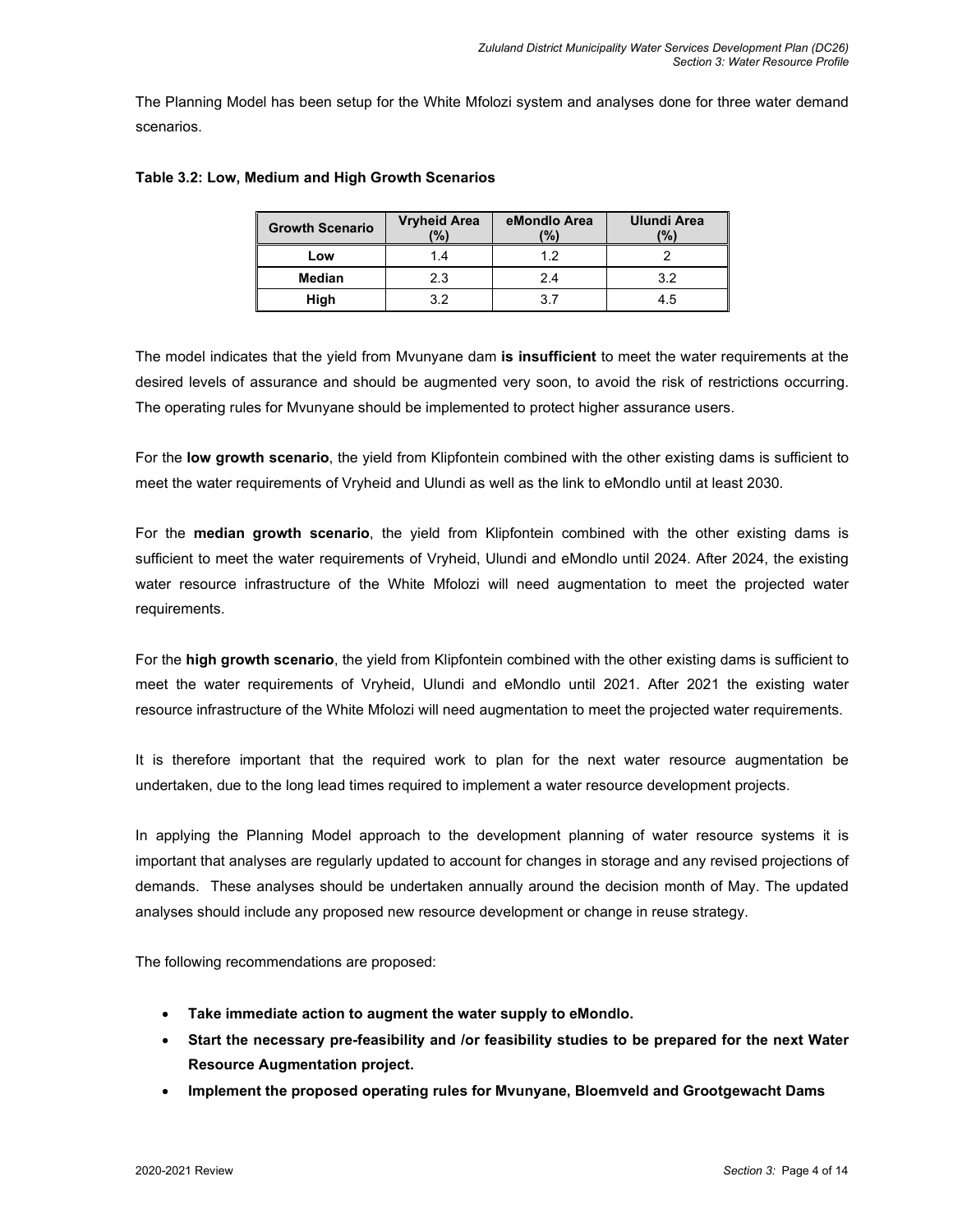- **Make a decision on a restriction strategy for eMondlo. Implement restrictions to eMondlo based on the short term yield curves and the water requirement projections.**
- **Continue to track the actual water usage in the system and update the water demand projections regularly.**
- **Monitor all dam levels on a daily basis, including the rainfall and evaporation.**
- **Monitor water abstractions and return flows on a daily basis.**
- **Rerun the WRPM every year in May with the updated system storage information and the updated water projections to revise the projected implementation date for the next water resource augmentation project.**
- **Review the recommendations made in the First Order Reconciliation strategies done during Small Town Studies, particular attention should be paid to Water Conservation and Demand Management Strategies in the ZDM supply areas.**
- **Review the option of raising Klipfontein dam as proposed in the First Order Reconciliation strategies with other water resource development alternatives to improve the system yield. The raising of Klipfontein Dam is likely to be expensive due to the potential impact on the road and railway line.**

**During 2016 ZDM was declared a drought-restricted region, which led to emergency interventions. The town of Vryheid was forced to rely on water tankers and water points at designated borehole and water tank points. Since then dam levels have normalised again but it is clear that the greater Vryheid region is in urgent need for major interventions in terms of sustainable water during dry winter months.** 

## **3.1.2 Black Umfolozi Catchment (Usuthu Regional Water Supply)**

ZDM investigated the available water resources in the upper Black Mfolozi River during 2011.

The purpose of the investigation was twofold:

- An assessment was undertaken to determine the available water resources of the upper Black Mfolozi River which involved quantifying the divertable flows at the existing weir on the river near Nongma upstream of the Kwa Nkweme River confluence. This represents the situation prior to construction of the off-channel storage dam on the Kwa Nkweme River. Analyses were performed for 18.6 Ml/day (2025 demand) and 25 Ml/day (2035 demand).
- Detailed yield analyses were undertaken to determine the water resources capability of a proposed system on the upper Black Mfolozi River, which consists of a new off-channel storage dam on the Kwa Nkweme River. Water for this off-channel storage dam will be supplied by diverting available flows from the existing weir on the Black Mfolozi River. The performance of the system was evaluated for a variety of possible configurations including a range of dam (storage) sizes, flow diversion capacities and downstream environmental flow requirements (EFR's).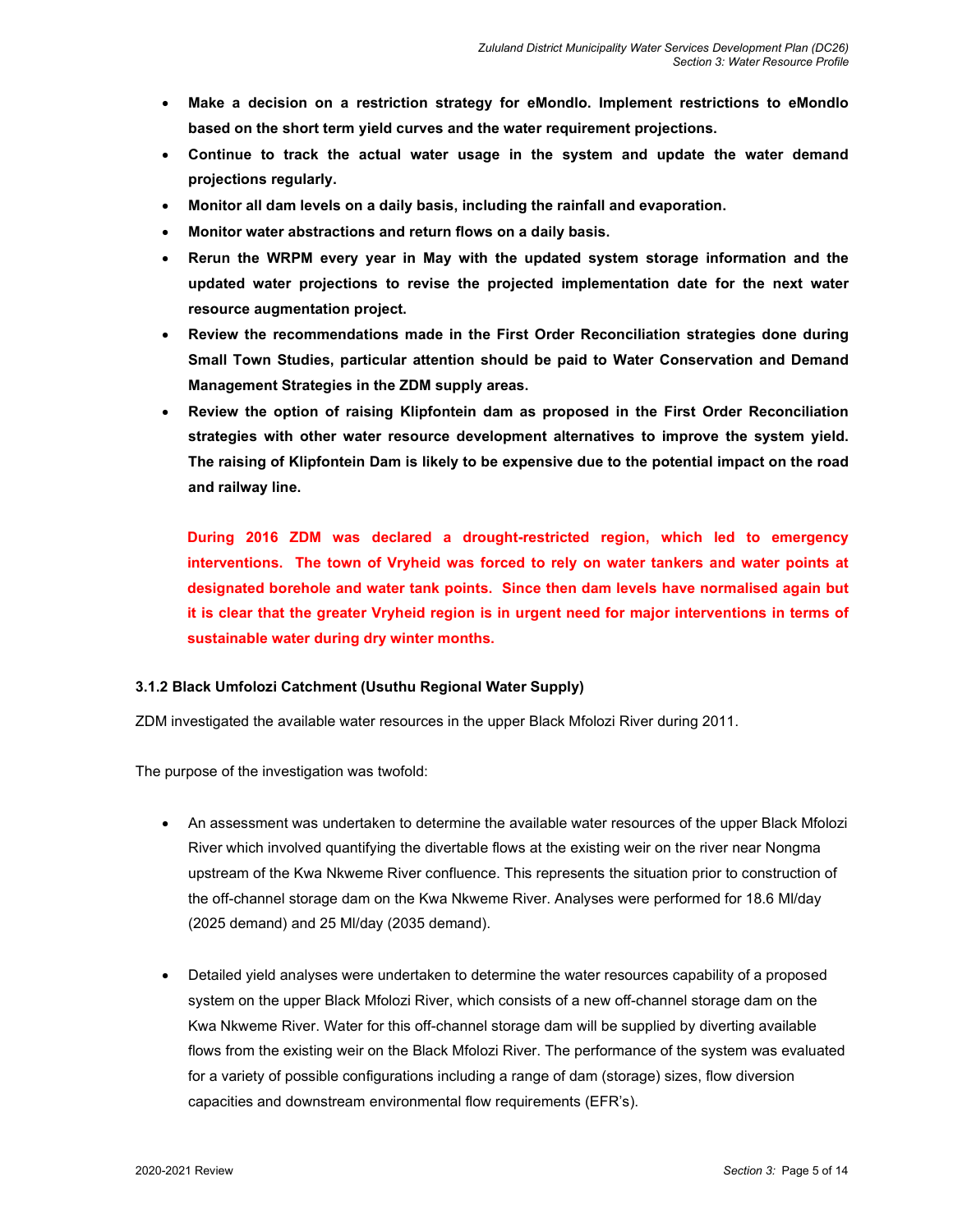Based on the results of the water resource assessment it is concluded that:

*Prior to the construction of the proposed off-channel storage dam on the Kwa Nkweme River, a runof-river scheme on the upper Black Mfolozi River could supply a target abstraction of 18.6Ml/day (or 6.8 million m³/a, the projected water requirement for the proposed scheme in 2025) with an annual risk of failure of 64% (recurrence interval of 1:1.6 years). This risk is well above accepted levels for schemes of this increase the supply capability (assurance of supply) of the system.* 

A storage capacity of 7.9 million  $m<sup>3</sup>$  (30% of the maximum capacity) is adequate to meet the target abstraction of 6.8 million m<sup>3</sup>/a. This, however, requires a fairly large diversion works capacity of 0.6m<sup>3</sup>/s. For a larger dam of 10.6 million m<sup>3</sup> (40% of the maximum capacity) diversion works with a capacity of only 0.4m<sup>3</sup>/s would be adequate to meet the target abstraction.

The option recommended was the construction of a 75m high earthfill dam at estimated construction cost of R370m, but due to the limited geotechnical information available, the level of the dam options investigation (layouts and design) and related cost estimates can be classified as pre-feasibility.

A detailed survey of the dam basin is required, prior to any further designs and cost estimates. The survey information will be used on the area capacity calculations of the dam, as well as the design of the dam wall (length, height, spillway type, etc.) and other structures.

A detailed geotechnical investigation is also required, prior to any further designs and cost estimates.

#### **3.1.3 Pongola Catchment (Mandhlakazi, Mkuze and Simdlangentsha Regional Water supply Area)**

 The Pongola catchment is currently under-utilised and the only catchment area not under stress. This catchment area supplies the Mandhlakazi Regional Water Supply Scheme from Senekal Boerdery via the Jozini Dam.

Due to the high cost involved for the construction of an off-storage Facility for the Usuthu Regional Scheme, the augmentation of the Mandhlakazi and Usuthu Regional Water Supply Schemes is currently investigated. The following items should be considered:

- Alternative sites for the off-channel storage facility should be investigated.
- The possibility to reduce the capacity of the off-channel storage dam on the Kwa Nkweme River should be investigated. The associated risk should be taken into account.
- The Operational cost should also be taken into account (including levies payable to Mr Senekal.)
- ZDM will have to assess their agreement with Senekal and negotiate upgrading and extensions of the existing agreement if necessary for the Usuthu supply.
- Additional and future DWA water allocations and licences from Jozini Dam.
- The existing abstraction works at Jozini Dam needs to be investigated.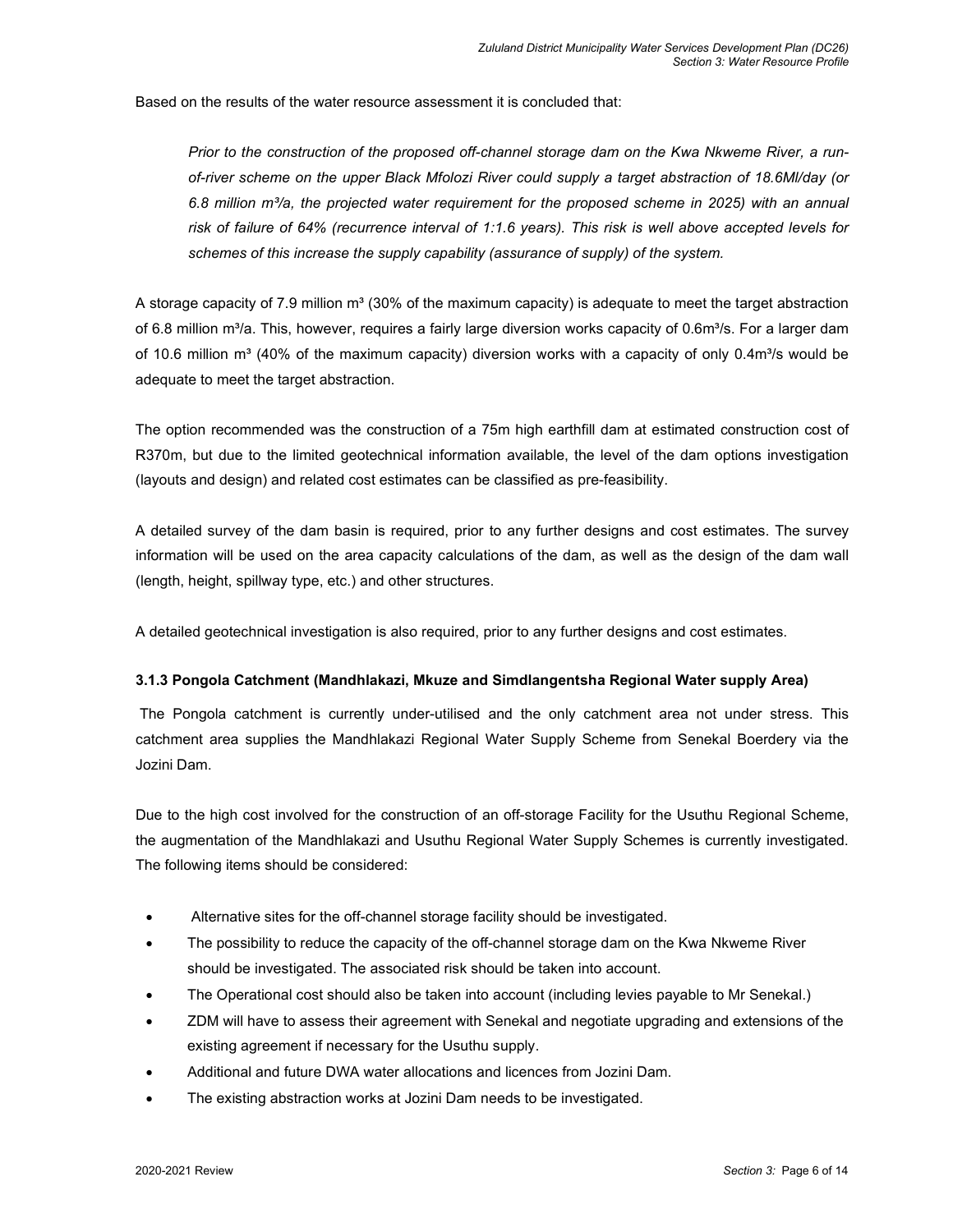#### **3.1.4 Groundwater sources**

#### **Groundwater sources – aquifer characteristics**

Groundwater is a useful water resource with potential quality and quantity being controlled by the geology of an area (see Figure 3.1 below). The Zululand district is underlain predominantly by Karoo Sequence basalts, shales, siltstones, sandstones and conglomerates that have been intruded by dolerite dykes, sills and plugs of Jurassic age (i.e. post Karoo; see Appendix 6 for geological maps). The formations making up the Karoo Supergroup sediments are often relatively massive such that primary storage and permeability is negligible. Groundwater storage and movement is confined to joints and bedding planes within the rock mass that yield between 0.5 and 2  $\ell$ /s. In the absence of faulting or dolerite intrusions, the groundwater potential of these sediments is marginal to poor (i.e. 0 to 0.5  $\ell$ s (0 to 1,800  $\ell$ /h)). In addition, water quality is generally poor (Class 2) and some boreholes produce high concentrations of dissolved salts (Nyoka Formation), with high NaCl and SO4 concentrations (Vryheid and Dwyka Formations) or high Iron and/or Manganese (Pietermaritzburg Formation). The indurated contact zones in the sediments adjacent to the intrusive Jurassic age dolerite intrusions are often highly fractured and these discrete zones enhance groundwater storage and rockmass permeability. As a result, boreholes drilled to intersect these structures usually produce higher yields and superior quality groundwater than that of the surrounding host rock. These contact zones usually produce yields ranging from 0.1 – 10 l/s and groundwater quality range from Class 0 to Class 3 depending on the composition of the sedimentary host rock.

The groundwater development potential of each of the quaternary catchments have been characterized using the criteria outlined as follows:

- The geological information underlying each quaternary and associated median yields for the geological formations.
- The ambient groundwater quality each of the geological formations.
- The renewable resource derived from rainfall recharge as a percentage of MAP over the effective surface area of the quaternary (base flow included in the estimates).
- Current utilization was calculated using the following assumptions
	- $\circ$  Handpumps 250 l/hr for 12 hours = 3 kl/day
	- $\circ$  Motorized systems 1000 l/hr for 10 hours = 10 kl/day

The potential extractable volume was derived from the difference between renewable groundwater resource (recharge) and current utilization (groundwater abstraction).

In general the overall groundwater quality in the ZDM is good in the northern parts (see Appendix 6), with the water quality in eDumbe, uPhongola and Abaqulusi LMs falling within Class 0 and 1 (Kempster Classification). In the southern parts the water quality is generally poor however, with most boreholes falling in Class 3. It is pertinent to note that a large number of the Traditional Authority areas are situated within these areas of poorer groundwater quality. The deterioration of groundwater quality from west to east, can be ascribed to: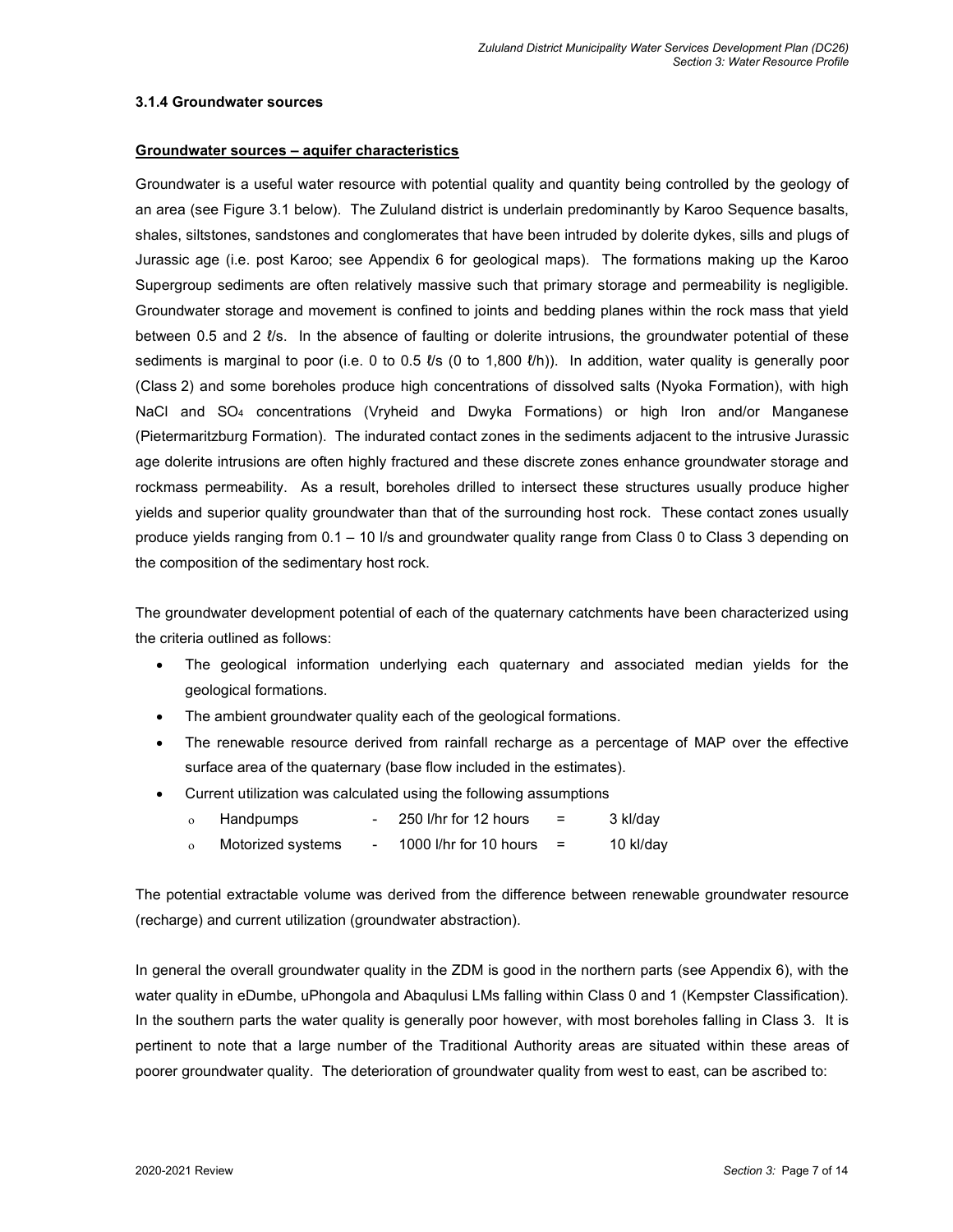- Declining rainfall from west to east.
- Concentration of dissolved solids from through flow below the Dwyka Formation and coal seams in the Vryheid Formation in the central and eastern regions of the catchments.

The sedimentary rocks that underlie the study area represent a secondary or fractured rock aquifer with negligible primary porosity or permeability. Groundwater storage and movement is therefore mainly confined to fractures and joints that occur within the rock mass, and is therefore structurally controlled.

The groundwater development potential within each of the quaternary catchments is adequate to meet the basic water demand of rural communities either through:

- Stand-alone basic levels of water supply by boreholes equipped with hand pumps; or
- Limited reticulation schemes through production boreholes that target structural features offering high groundwater development potential.

## **Groundwater monitoring**

Owing to the fact that groundwater is utilised extensively in the supply of water services to the rural communities of the ZDM, it is important that groundwater levels and quality are monitored to ensure sustainability and SABS drinking water standards. The outbreak of cholera in KZN in 2000 resulted in extensive emergency work into the protection of surface water resources and sanitation supply. However groundwater quality is only occasionally monitored.

#### **External sources (where the WSA purchases water from others)**

All water currently supplied by the ZDM to the communities is from water resources within the DM's area of jurisdiction. However, as part of the regional scheme planning to alleviate the water services backlogs, the ZDM is approaching the surrounding WSAs to determine whether water can either be purchased from or supplied to others more cost effectively.

#### **Water returned to resources**

Water is returned through discharge from Wastewater Treatment Works (WWTW) in the urban areas into the Pongola and White Mfolozi River systems. However, the quantities of water returned to resources still needs to be obtained from the WWTWs and the current ZDM reporting systems will be extended to start monitoring the volumes discharged.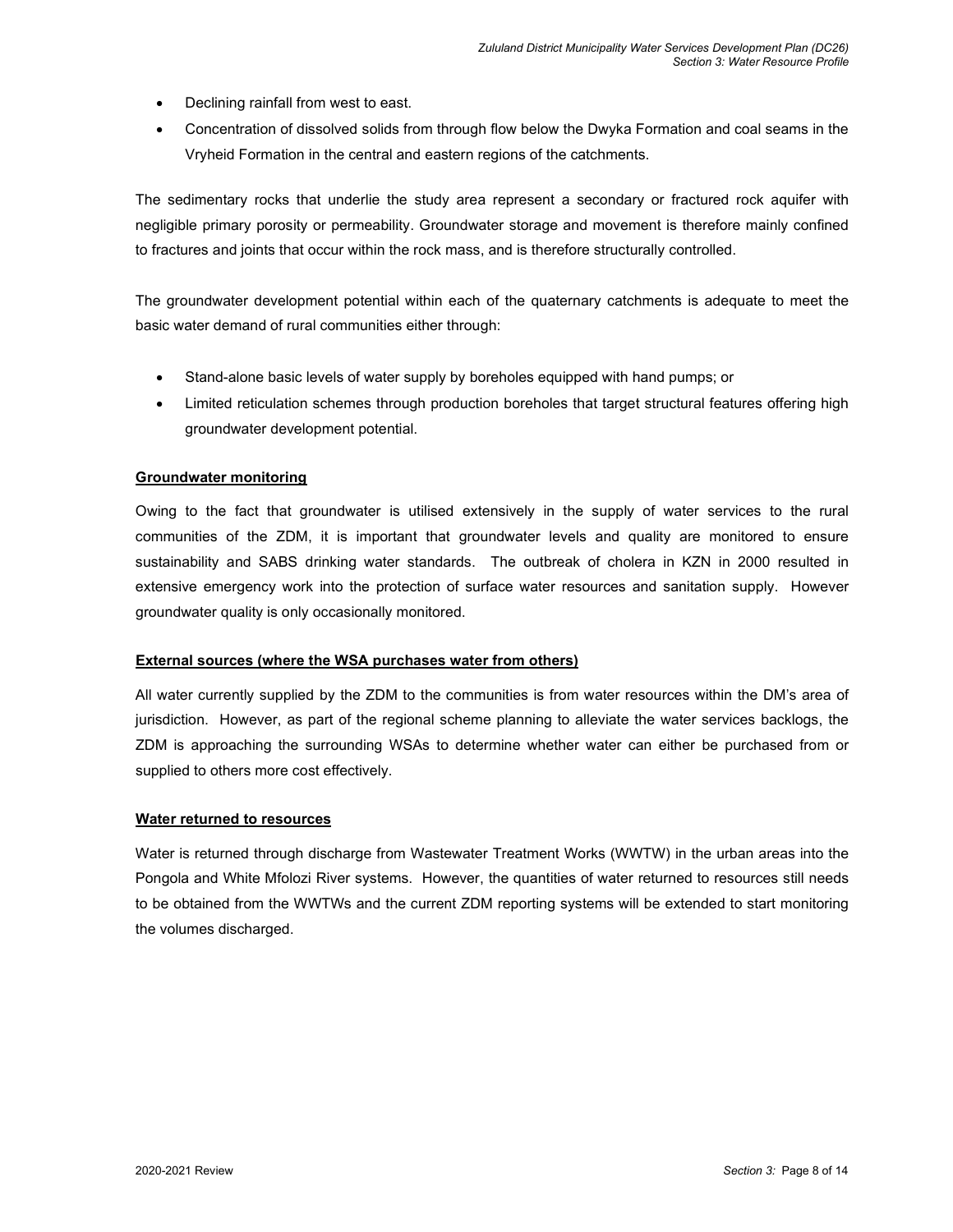*Zululand District Municipality Water Services Development Plan (DC26) Section 3: Water Resource Profile* 



2020-2021 Review

*Section 3:* Page 2 of 14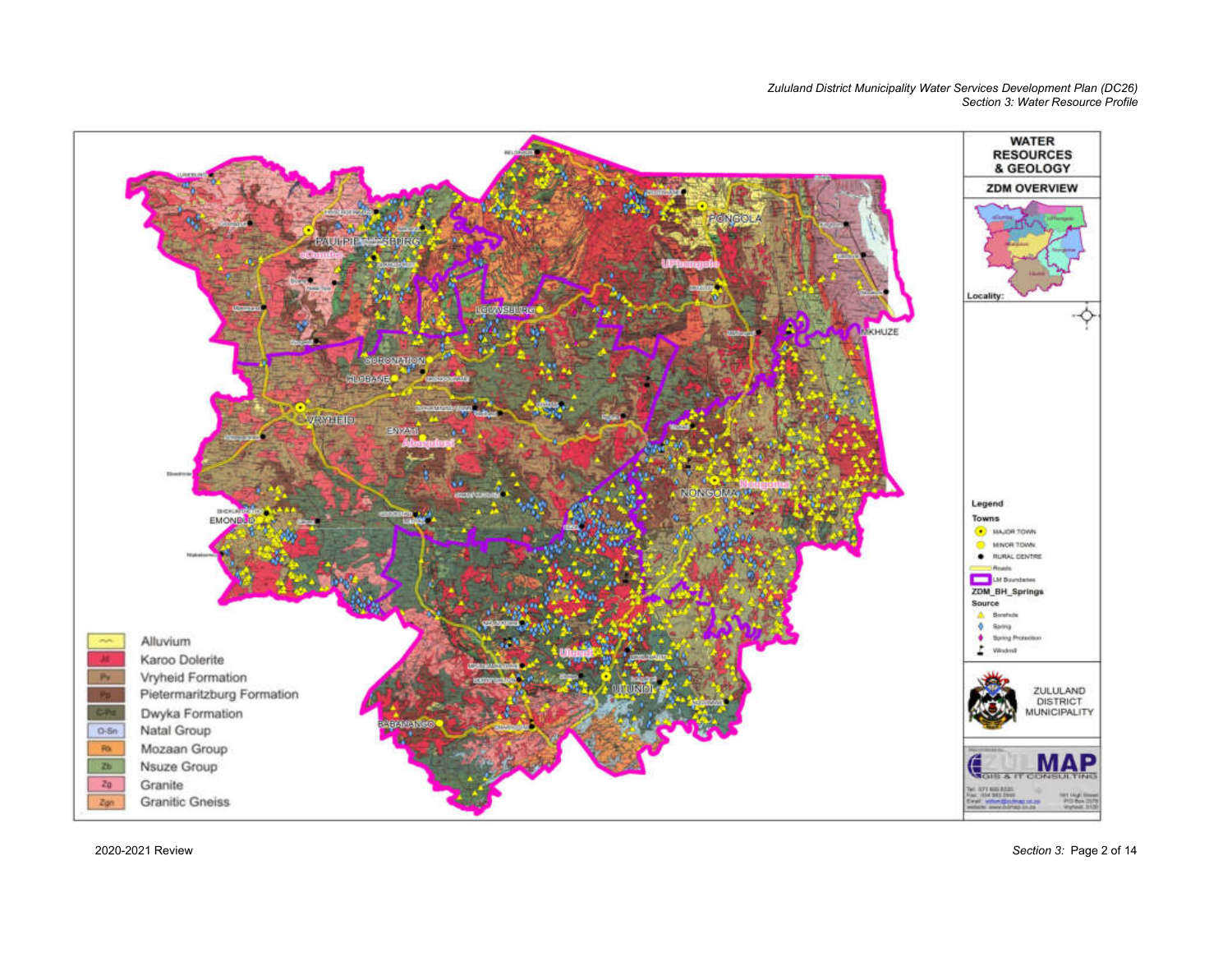## **3.1.5 Drought Relief**

Emergency drought relief funding was provided to ZDM in 2016 during the national state of emergency due to drought. An amount of R37 493 000 was made available in 2016 for drought relief interventions, and a planned 7 880 households were to benefit from this funding allocation. More details can be reviewed under Chapter 10. Projects.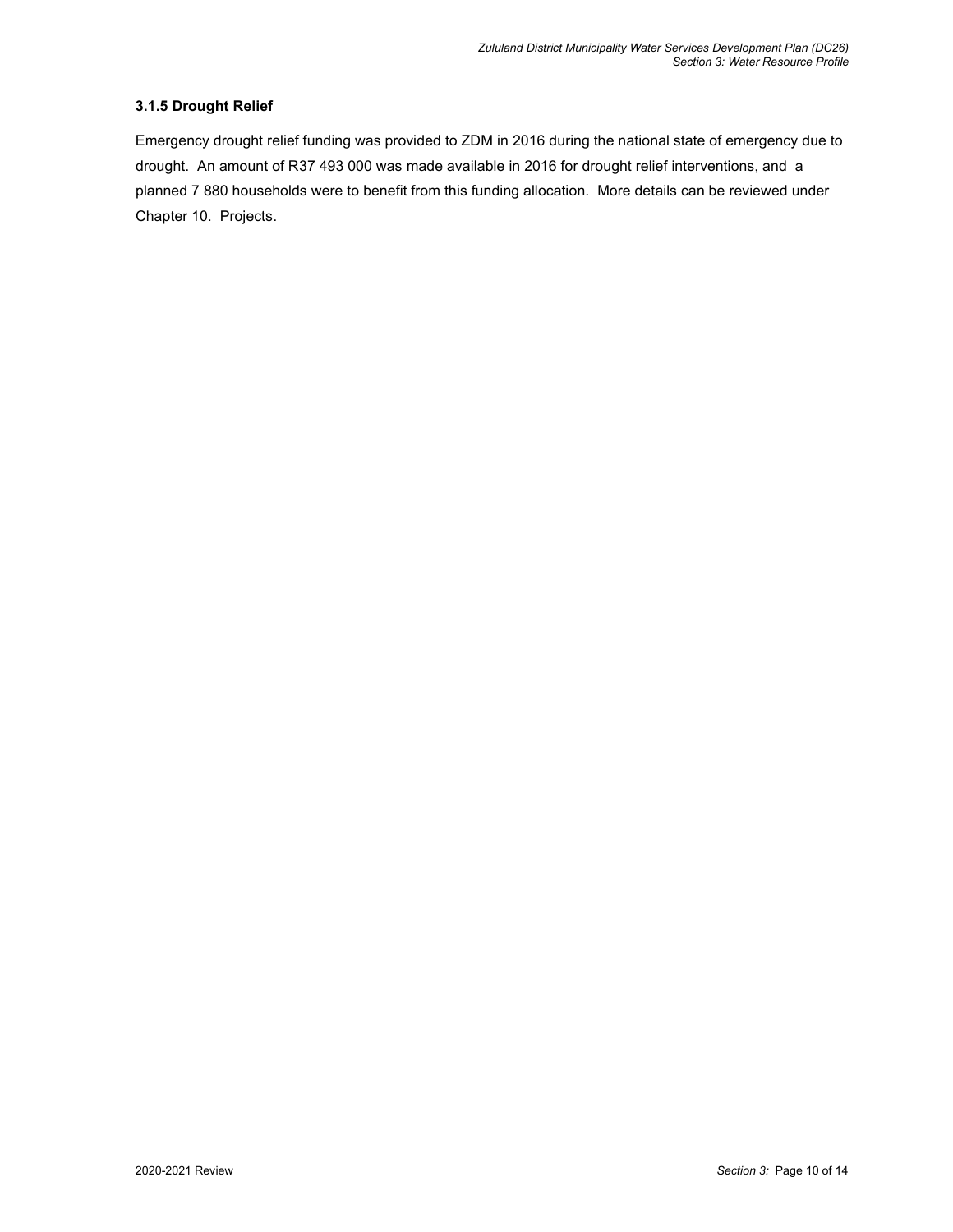# **3.2 Water quality**

The quality of bulk water taken from the resource is measured at the source; water treatment works (WTW) and the reservoir (Table 3.4). More detailed information on water quality and monitoring frequency per WTW and WWTW is given in Section 7 of this document.

|                                                      | At source | At treatment<br>plant | At<br>reservoir | At tap  |
|------------------------------------------------------|-----------|-----------------------|-----------------|---------|
| Is water quality measured?                           | Yes       | Yes                   | Yes             | Yes     |
| Do you monitor it yourself?                          | Yes       | Yes                   | Yes             | Yes     |
| If no, who does?                                     | n/a       | n/a                   | n/a             | n/a     |
| Monitoring intervals                                 | Daily     | Daily                 | Daily           | Monthly |
| Are these results available in electronic<br>format? | Yes       | Yes                   | Yes             | Yes     |
| % time (days) within SABS 241 standards per<br>year  | 100       | 100                   | 100             | unknown |

**Table 3.4 (a): Water quality monitoring.** 

Monitoring of water quality within the rural areas is dependent upon the water source. Water supplied through boreholes and protected springs are not monitored for quality. In these instances the boreholes are not equipped, nor the springs protected if the water quality does not satisfy the SABS drinking water specifications. Water abstracted from surface water or supplied from urban areas is usually treated at a WTW and will have undergone the necessary quality monitoring and testing.

## **Reporting on quality of water:**

ZDM has developed a water quality reporting system where all water quality test results are captured and management reports drawn for immediate interventions where needed. ZDM also reports monthly to DWA on water quality results, as part of the DWA regulation process. Schemes that indicate inferior water quality results are then immediately acted upon to resolve such issues. The actual report for each month is available from the ZDM MANZI system on request.

The Blue Drop Assessment also serves to evaluate different aspects of water provision and quality within ZDM. The latest results can be reviewed further-on in this report.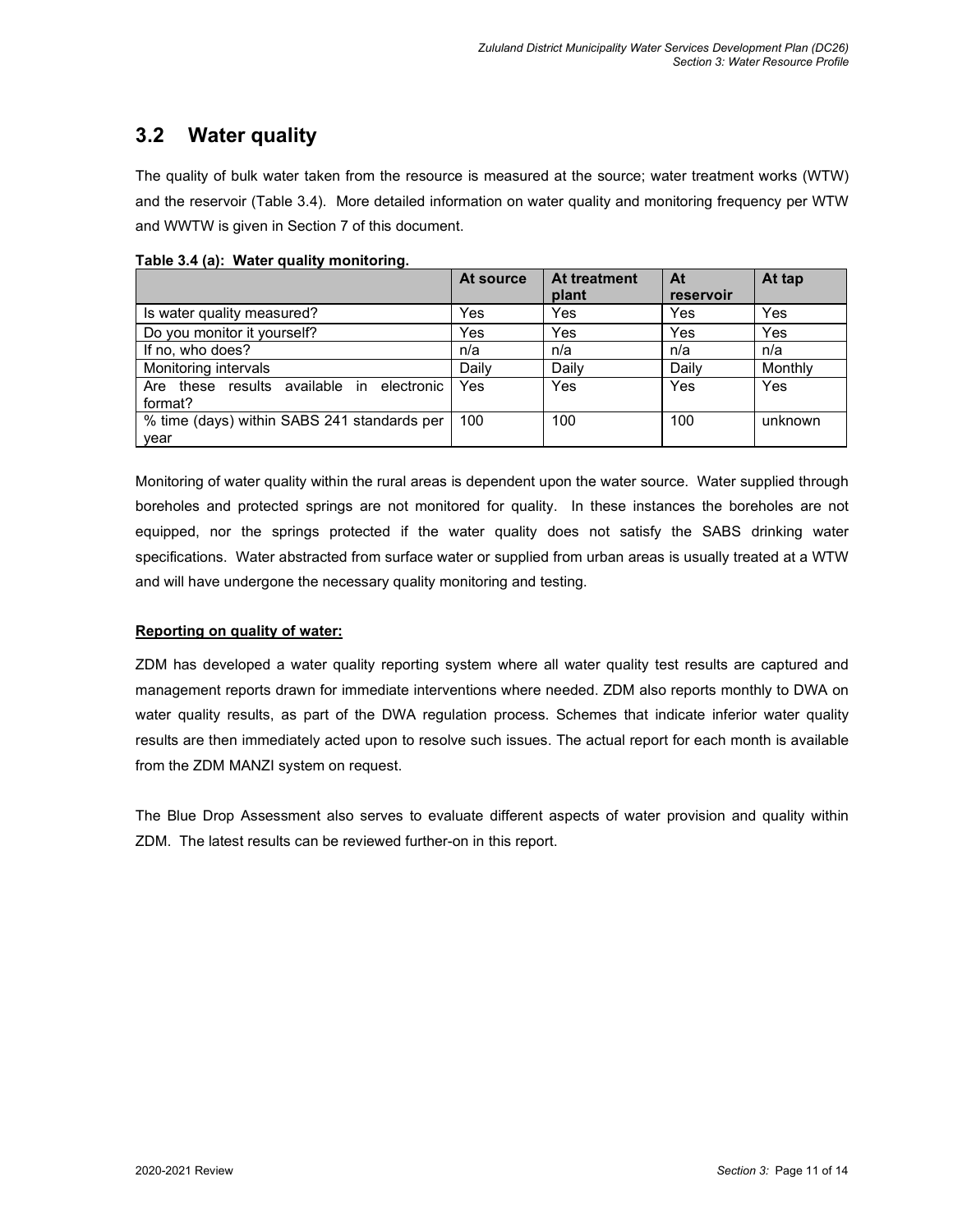#### **Quality of water returned to the resource**

The water returned to the resources in the urban areas is from the WWTW and storm water systems. Monitoring of stormwater quality does not occur. The WWTW treat domestic wastewater and wet industrial effluent, and once treated the return effluent is sampled. The effluent produced by "wet" industries needs to be monitored and sampled to ensure compliance with the municipal by-laws in terms of discharge into the WWTW.

There is no formal wastewater treatment process in the rural areas as the rural areas are supplied through dry-pit VIPs and not waterborne sewerage systems. The quality of sewage returned to the water sources must also be monitored and reported to DWA on a monthly basis but at this stage limited information is available and useful reports do not yet exist.

#### **Pollution contingency measures**

The ZDM forms part of the Usuthu/Mhlathuze WMA and as such will form part of the CMA for this region. A proposal for the establishment of the Usuthu/Mhlathuze CMA has been put forward to national government. Once established the ZDM and all other water users within the Usuthu/Mhlathuze WMA will have input into, and have to comply with, the Usuthu/Mhlathuze catchment management strategy (CMS). This strategy should include pollution contingency measure/s that may be required to maintain the desired river reach classes. However, although groundwater forms part of holistic water resource management it is likely that this aspect may be treated as secondary by the CMA and it will therefore fall on the ZDM to ensure that they put suitable contingency measures in place.

# **3.3 Abstraction licenses and effluent permits**

ZDM is in the process of registering all water and sewage works in the district with DWA. Shown below in Table 3.5 (a) is a list of the water and sewage works in the district and the status of the license registration processes.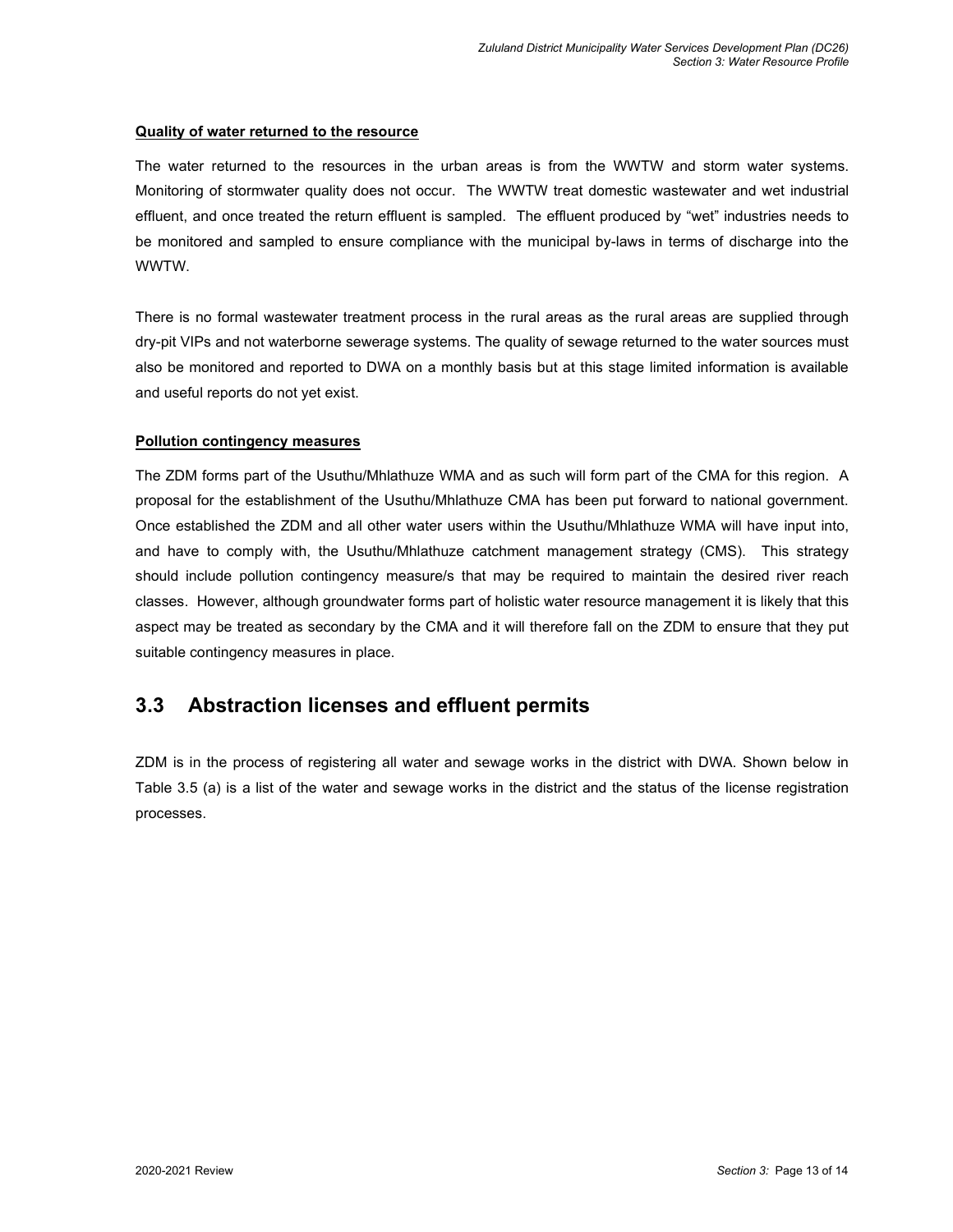| <b>WTW Name</b>               | Latitude     | Longitude | <b>Registration Status</b> |
|-------------------------------|--------------|-----------|----------------------------|
| Babanango Town                | -28.398321   | 31.071465 | Forms Submitted - Pending  |
| <b>Belgrade Township</b>      | -27.280166   | 31.279082 | Forms Submitted - Pending  |
| Ceza WTW                      | -27.995517   | 31.375931 | Forms Submitted - Pending  |
| eDumbe                        | -27.439965   | 30.820735 | Forms Submitted - Pending  |
| Makhosini                     | -28.356472   | 31.272092 | Forms Submitted - Pending  |
| Enyokeni Royal Palace         | -27.959809   | 31.521190 | Forms Submitted - Pending  |
| Frischgewaagd Town/Blinkwater | -27.389440   | 30.954311 | Forms Submitted - Pending  |
| Itshelejuba                   | -27.276854   | 31.346154 | Forms Submitted - Pending  |
| Khangela Royal Palace         | -27.738193   | 31.705480 | Forms Submitted - Pending  |
| Khiphunyawo                   | -27.311995   | 31.209771 | Forms Submitted - Pending  |
| Khombuzi WTW                  | -27.730019   | 31.727438 | Forms Submitted - Pending  |
| Mandlakazi RWSS               | $-27.680543$ | 31.916534 | Forms Submitted - Pending  |
| <b>Mountain View</b>          | -27.784817   | 31.427912 | Forms Submitted - Pending  |
| Mpungamhlope                  | -28.234665   | 31.271593 | Forms Submitted - Pending  |
| Msibi                         | $-27.351458$ | 31.206944 | Forms Submitted - Pending  |
| Mvuzini                       | -28.004120   | 30.679364 | Forms Submitted - Pending  |
| Nkonjeni                      | -28.228463   | 31.423898 | Forms Submitted - Pending  |
| Nkosentsha                    | -27.390240   | 31.254435 | Forms Submitted - Pending  |
| Ophuzane                      | -27.491598   | 30.939828 | Forms Submitted - Pending  |
| Osingisingini                 | -27.997320   | 31.685002 | Forms Submitted - Pending  |
| Pongola/Ncotshane Town        | -27.389033   | 31.617976 | Forms Submitted - Pending  |
| Sidinsi                       | $-27.955112$ | 31.773067 | Forms Submitted - Pending  |
| SpekBoom                      | -27.304730   | 31.395382 | Forms Submitted - Pending  |
| Tholakela                     | -27.442931   | 30.970889 | Forms Submitted - Pending  |
| Thulasizwe                    | -27.951000   | 31.366717 | Forms Submitted - Pending  |
| <b>Ulundi Town</b>            | -28.281655   | 31.340042 | Forms Submitted - Pending  |
| Nongoma Town                  | -27.962509   | 31.613695 | Forms Submitted - Pending  |
| Ncome                         | -27.944885   | 30.659276 | Forms Submitted - Pending  |
| <b>Coronation RWSS</b>        | -27.677210   | 31.052570 | Forms Submitted - Pending  |
| Klipfontein                   | -27.791003   | 30.786818 | Forms Submitted - Pending  |
| Bloemveldt                    | -27.727868   | 30.746585 | Forms Submitted - Pending  |
| eMondlo Township              | -27.971017   | 30.691998 | Forms Submitted - Pending  |
| <b>Hlobane Region</b>         | -27.717325   | 31.031722 | Forms Submitted - Pending  |
| Louwsburg Town                | -27.580634   | 31.271741 | Forms Submitted - Pending  |
| Enyathi Town                  | -27.813338   | 31.060888 | Forms Submitted - Pending  |
| Khambi RWSS                   | -27.773071   | 31.227059 | Forms Submitted - Pending  |
| Purim WTW                     | -28.016124   | 30.758741 | Forms Submitted - Pending  |
| Masokaneni WTW                | -28.187636   | 31.738694 | Forms Submitted - Pending  |

# **Table 3.5 (a): List of water permits**